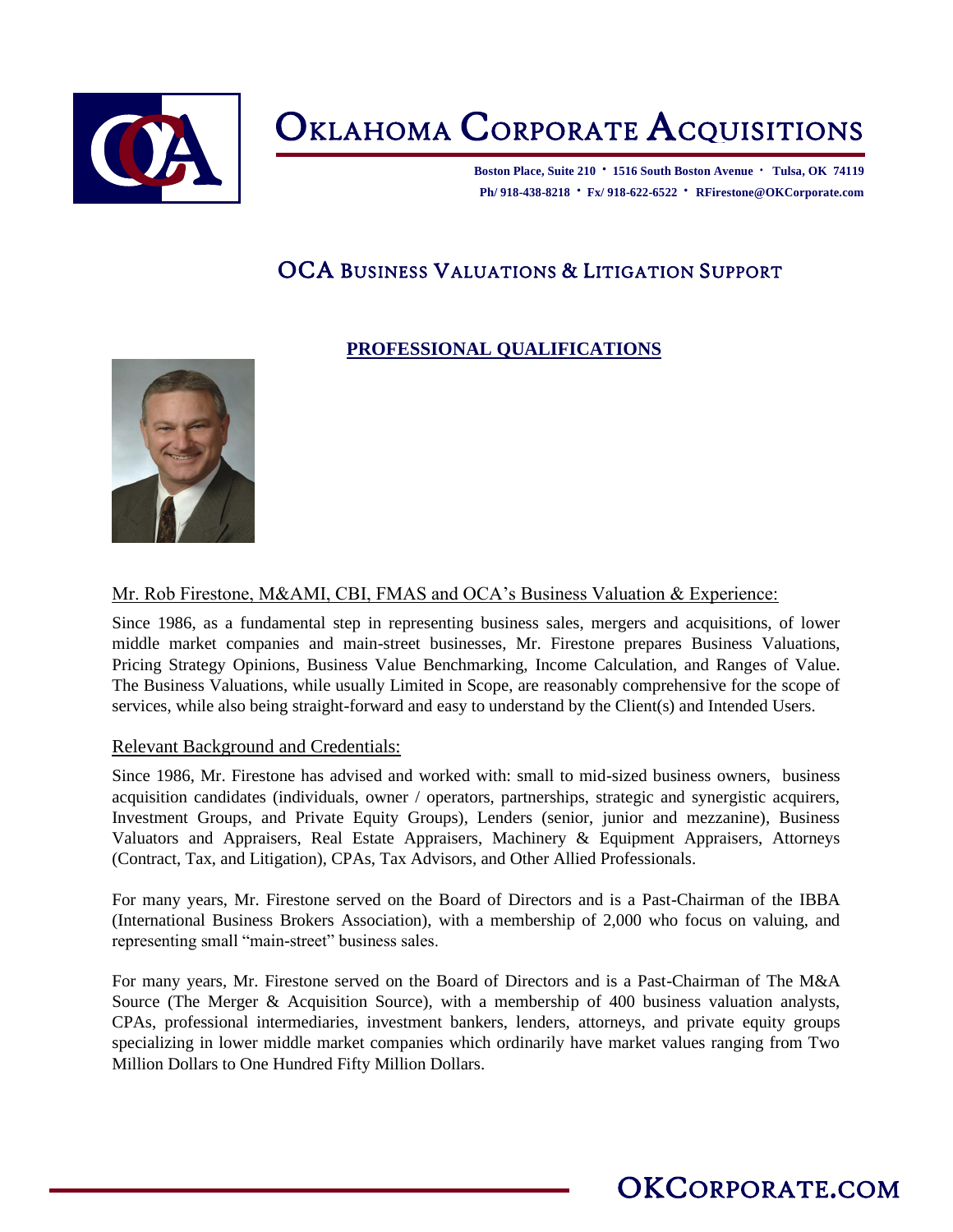Mr. Firestone has been awarded: the M&AMI credential (Merger & Acquisition Master Intermediary), CBI (Certified Business Intermediary), the Darrell Fouts Award for Excellence in the Profession, a Real Estate Brokerage License (state of Oklahoma), and an Honorary Lifetime Membership to The M&A Source. Mr. Firestone is also a founding contributor and past Board Member of BIEF (Business Intermediary Education Foundation) that promotes business intermediary and entrepreneurship through education and scholarships, and he continues as a member of the IBBA's Past Presidents Counsel to offer guidance to the IBBA and brokerage industry.

Mr. Firestone has served on the SITF (Strategic Issues Task Force) which included participation with the SEC Licensing Task Force – Part of SEC Advisory Committee Exploration of Private-Placement Broker-Dealers regulatory issues and recommendations.

Relevant Courses / Curriculum *(Taken or Authored or Taught or Presented by Mr. Firestone):*

- 1. Introduction to Business Valuation
- 2. Analyzing & Recasting Financial Statements and Tax Returns
- 3. Valuation Methods of Small to Mid-Sized Companies
- 4. Industry Update: Key Topics (COVID-19 and PPP Impact on Valuations)
- 5. Tax Boot Camp
- 6. SBA Financing
- 7. Financing the Sale or Acquisition of A Business
- 8. Mezzanine Finance: Its Use and Characteristics
- 9. Financing The Options Available
- 10. Succession Planning
- 11. Introduction to Mergers & Acquisitions
- 12. Mergers & Acquisitions Best Practices
- 13. Working With Distressed Companies
- 14. Professional Practice Management
- 15. Structuring Mergers & Fold-In Transactions
- 16. Managing A Seller's/Owner's Options
- 17. Essentials for Managing a Merger & Acquisition Auction
- 18. Merger & Acquisition Closing Techniques
- 19. Legal Issues in Mergers & Acquisitions
- 20. Merger & Acquisition Negotiations
- 21. Merger & Acquisition Healthcare Industry Opportunities
- 22. Marketing Merger & Acquisition Opportunities
- 23. How Management Structure Impacts Business Value
- 24. Best Practices
- 25. Managing Merger & Acquisition Transactions
- 26. Attracting Strategic Public Company Buyers (PubCos)
- 27. Setting Appropriate Expectations (for Business Owners)
- 28. Transitioning from Mainstreet (small business) to Mid-Market Companies
- 29. Developing A Corporate Acquisition Strategy
- 30. Executing an Acquisition Strategy
- 31. Managing Due Diligence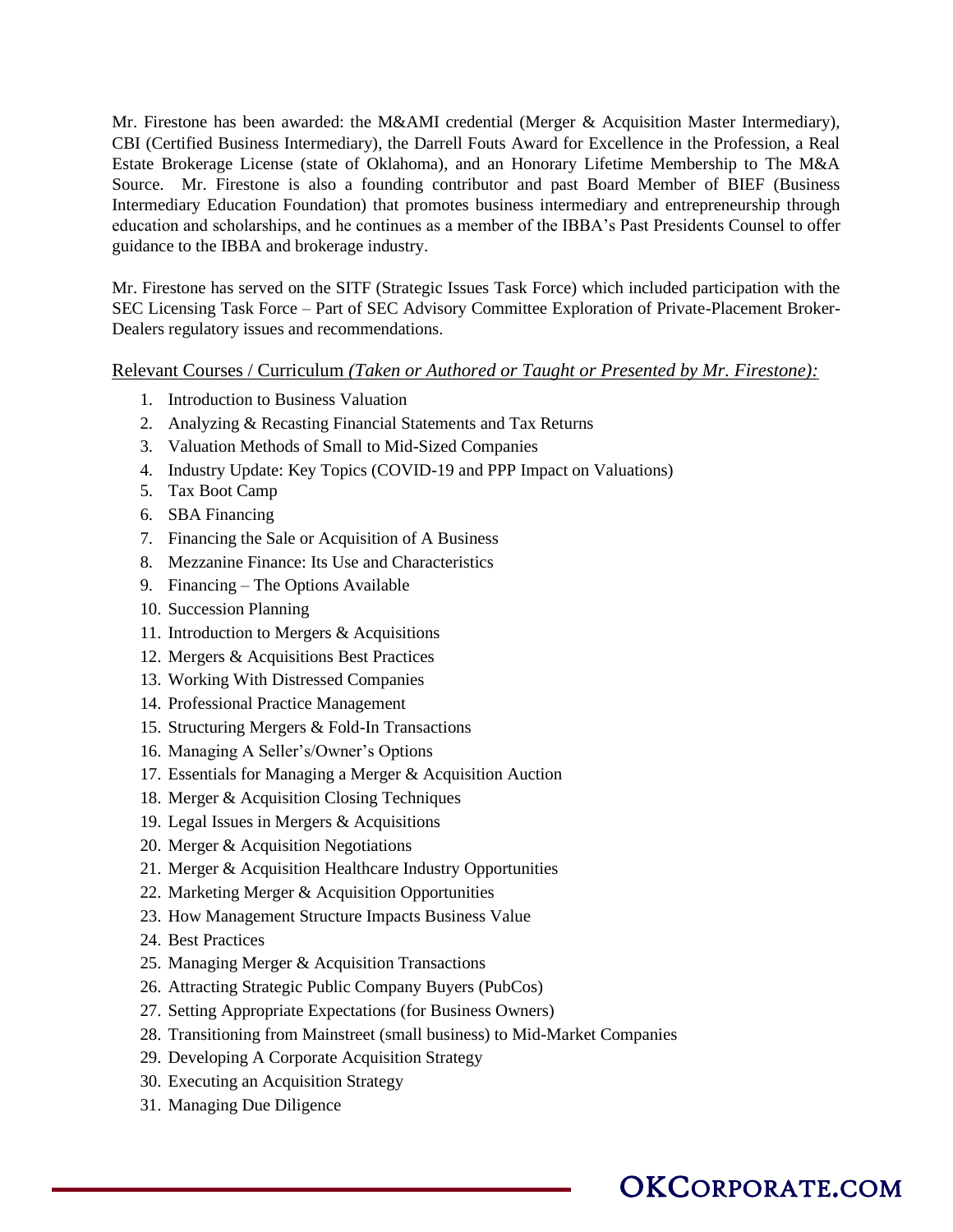- 32. Pre and Post Closing Issues
- 33. Overview of Current Merger & Acquisition Markets
- 34. Structured Sales
- 35. Structuring Management Buy-Outs (MBOs)
- 36. Leveraging Current Events to Your Advantage
- 37. Case Studies in Mergers & Acquisitions
- 38. Managing an Auction in the Lower Middle Market
- 39. Dental Industry Overview (General Dentistry & Specialty Practices)
- 40. Establishing Most Probable Sale Price (Value) for Dental Practices

Some of the locations where Mr. Firestone has either taught, presented or been a keynote or subject matter expert speaker on the listed topics, include:

| Atlanta, GA   | Denver, CO    | Louisville, KY   | Phoenix, AZ    |
|---------------|---------------|------------------|----------------|
| Baltimore, MD | Ft. Worth, TX | Milwaukee, WI    | Pittsburgh, PA |
| Chicago, IL   | Hartford, CT  | New Orleans, LA  | Reno, NV       |
| Dallas, TX    | Las Vegas, NV | Orlando, FL      | Tampa, FL      |
|               |               | Philadelphia, PA | Tulsa, OK      |

 *\*Mr. Firestone has presented in several of the locations numerous times.*

#### Type Businesses Valued or Represented in a Sale or Acquisition:

Aerospace Energy Mining B-to-B Services Fabrication Petro-Chemical Business Services Financial Services Professional Services Commercial Enterprises Industrial Retail Consumer Services Job Shops Roadwork / Paving Construction Landscape Sub- Contracting Distribution Manufacturing Utilities

Other / Miscellaneous